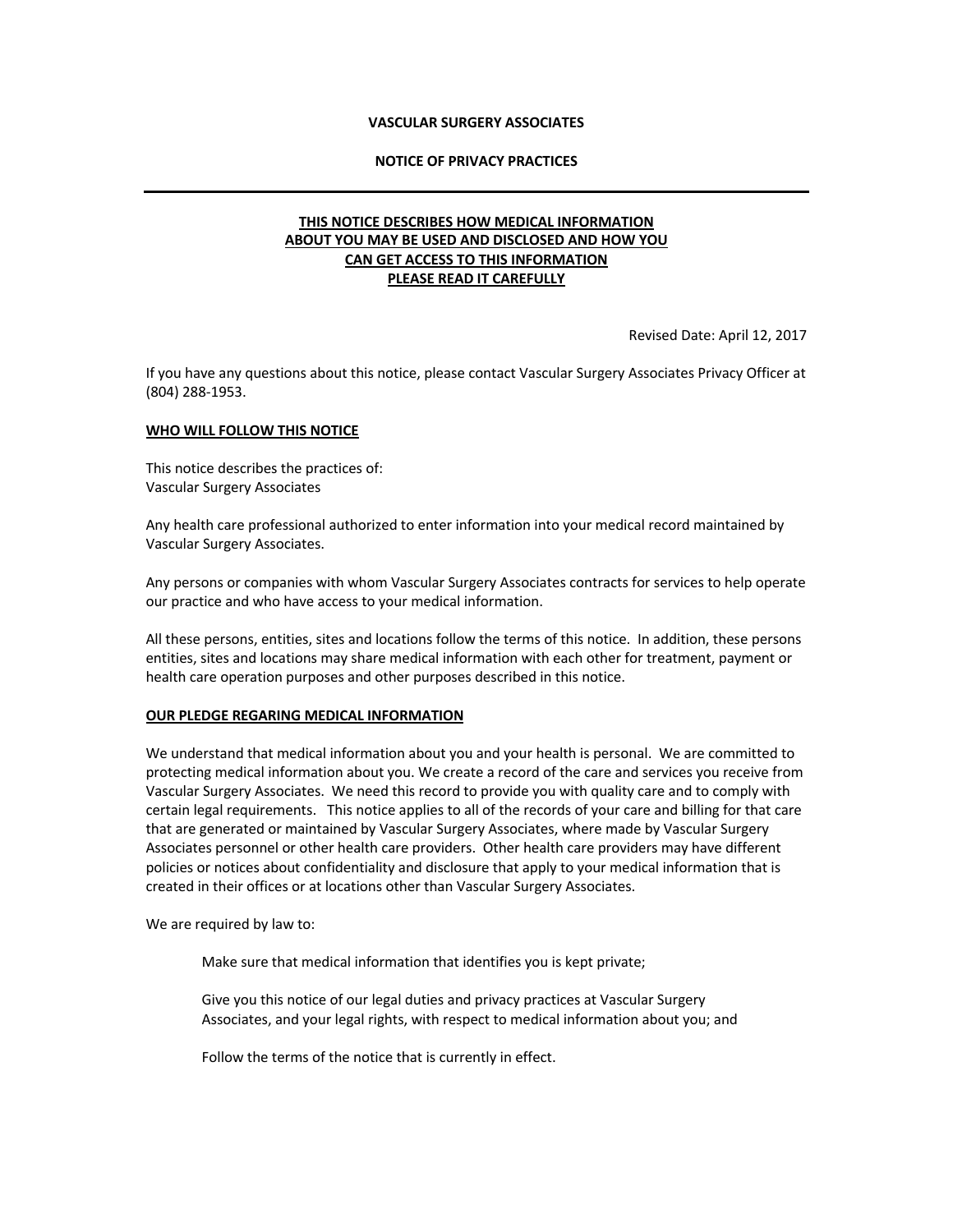## **HOW WE MAY USE AND DISCLOSE MEDICAL INFORMATION ABOUT YOU**

The following categories describe different ways that we use and disclose medical information. For each category of uses or disclosures we will explain what we mean and try to give some examples. Not every use or disclosure in a category will be listed. However, all of the ways we are permitted to use and disclose information will fall within one of these categories.

**For Treatment.** We may use medical information about you to provide you with medical treatment or services. We may disclose medical information about you to doctors, nurses, technicians, medical students, volunteers or other personnel who are involved in taking care of you at Vascular Surgery Associates. For example, a doctor treating you for a broken hip may need to know if you have diabetes because diabetes may slow the healing process. We also may disclose medical information about you to people outside Vascular Surgery Associates who may be involved in your medical care after you have been treated by Vascular Surgery Associates such as friends, family members, employees or medical staff members of any hospital or skilled nursing facility to which you are transferred or subsequently admitted.

**For Payment.** We may use and disclose medical information about you so that the treatment and services you receive from Vascular Surgery Associates may be billed by Vascular Surgery Associates and payment may be collected from you, an insurance companies or a third party. For example, we may need to give your health plan information about treatment you received from Vascular Surgery Associates so your health plan will pay us or reimburse you for the treatment. We also may disclose information about you to another health care provider, such as a hospital or skilled nursing facility to which you are admitted, for their payment activities concerning you.

**For Health Care Options.** We and our business associates may use and disclose medical information about you for health care operations. These uses and disclosures are necessary to run Vascular Surgery Associates and make sure that all of our patients received quality care. For example, we may use medical information to review our treatment and services and to evaluate the performance of our staff in caring for you. We may also combine medical information about many patients to decide what additional services Vascular Surgery Associates should offer, and what services are not needed. We may also disclose information to doctors, nurses, technicians and other personnel affiliated with Vascular Surgery Associates for review and learning purposes. We may also combine the medical information we have with medical information from other health care providers to compare how we are doing and see where we can make improvements in the care and services we offer. We may remove information that identifies you from this set of medical information so others may use it to study health care and health care delivery without learning the identities of specific patients. We also may disclose information about you to another health care provider for its health care operations purposes if you also have received care from that provider.

**Treatment Alternatives.** We may use and disclose medical information to tell you about or recommend different ways to treat you.

**Fundraising Activities.** We may use medical information about you to contact you in an effort to raise money for Vascular Surgery Associates and its operations. Specifically, we may use information about you to target our fundraising efforts. For example, if we are raising money for women's health services, we may focus our fundraising efforts on individuals who have received women's health services from us in the past. We may also disclose medical information to a business partner or a foundation related to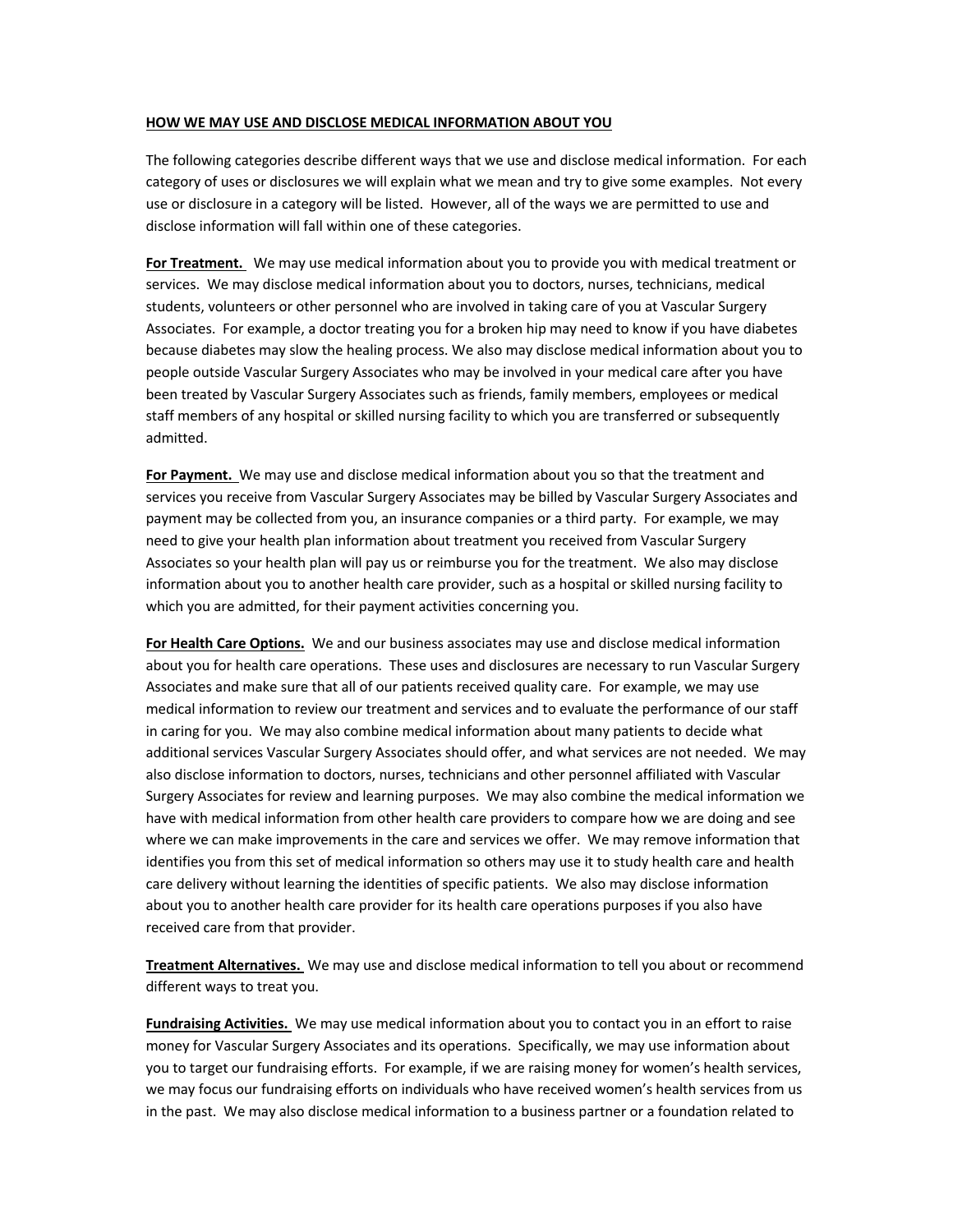Vascular Surgery Associates so that the business partner or the foundation may contact you in raising money for Vascular Surgery Associates. We would release limited information about you, such as your name, address, and phone number, age, and date of birth, gender, your physician, and the dates you received treatment or services at Vascular Surgery Associates.

If you do not want Vascular Surgery Associates to contact you for fundraising efforts, you must notify Vascular Surgery Associates Privacy Officer in writing. If you have not already done so, we must ask you each time we contact you for fundraising efforts if you wish to opt out of all future fundraising communications. If you do opt out of future fundraising communications, we will no longer disclose your information for fundraising purposes. However, in the future you may let us know in writing that you would like to receive these fundraising communications. Your decision whether or not to receive targeted fundraising materials from us will have no impact on your access to health care services or the treatment we provide to you.

Even if you have opted-out, we may send you non-targeted fundraising materials that are sent out to the general community and are not based on information from you treatment.

**Research.** Under certain circumstances, we may use and disclose medical information about you for research purposes. For example, a research project may involve comparing the health and recovery of all patients who received one medication to those who received another for the same condition. Medical information about you that has had identifying information removed may be used for research without your consent. We also may disclose medical information about you to people preparing to conduct a research project (for example, to help them look for patients with specific medical needs), as long as the medical information they review does not leave Vascular Surgery Associates. If the researcher will have information about your mental health treatment that reveals who you are, we will seek your consent before disclosing that information to the researcher. Unless we notify you in advance and you give us written permission, we will not receive any money or other thing of value in connection for using or disclosing your medical information for research purposes except for money to cover the cost of preparing and sending the medical information to the researcher.

**Individual Involved in Your Care or Payment for Your Care.** We may release medical information about your to a friend or family member who is involved in your medical care. This would include persons names in any durable health care power of attorney or similar document provided to us. We may also give information to someone who helps pay for some of all or your care. In addition, we may disclose medical information about you to an entity assisting in a disaster relief effort so that your family can be notified about your condition, status and location. You can object to these releases by telling us that you do not wish any or all individuals involved in your care to receive this information. If you are not present or cannot agree or object, we will use our professional judgment to decide whether it is in your best interest to release relevant information to someone who is involved in your care or to an entity assisting in a disaster relief effort.

**As Required of Permitted by Law.** We may disclose medical information about you when required or permitted to do so by federal, state or local law.

**To Avert a Serious Threat to Health or Safety.** We may use and disclose medical information about you when it appears necessary to prevent a serious threat to your health and safety or the health and safety of the public or another person. Any disclosure would be to someone who appears able to help prevent the threat and will be limited to the information needed.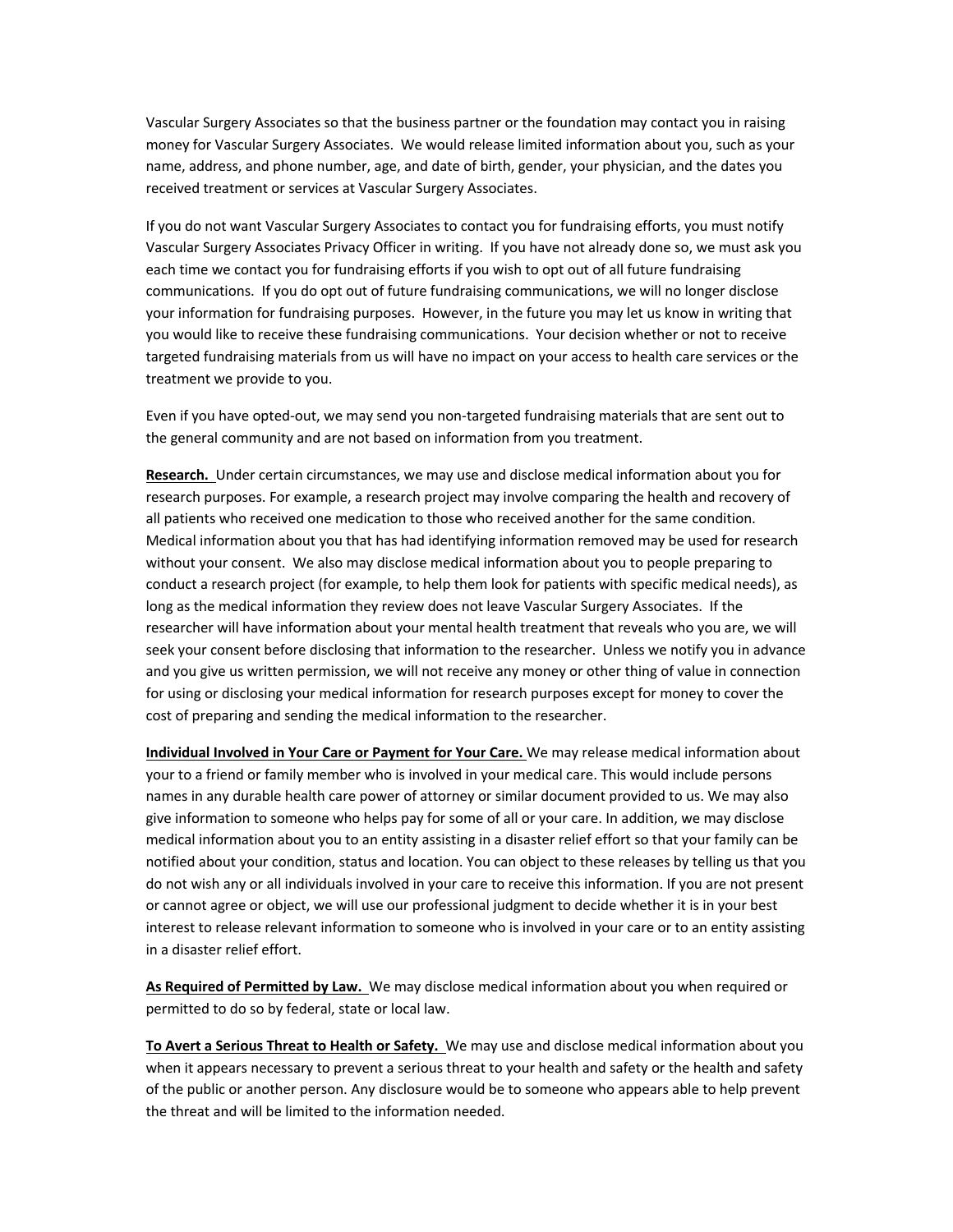## **Special Situations**

**Organ and Tissue Donation.** If you are an organ donor, we may release medical information to organizations that handle organ procurement or organ, eye or tissue donation and transplantation.

**Active Duty Military Personnel and Veterans**. If you are an active duty member of the armed forces or Coast Guard, we must give certain information about you to your commanding officer or other command authority so that your fitness for duty or for a particular mission may be determined. We may also release medical information about foreign military personnel to the appropriate foreign military authority. We may use and disclose to components of the Department of Veterans Affairs medical information about you to determine whether you are eligible for certain benefits.

**Workers' Compensation.** In accordance with state law, we may release without your consent medical information about your treatment for a work-related injury or illness for which your claim workers' compensation to your employer, insurer or care manager paying for that treatment under a workers' compensation program that provides benefits for work-related injuries or illness.

**Public Health Risks.** We may disclose without your consent medical information about you for public health activities. These activities generally include but are not limited to the following:

To report, prevent or control disease, injury or disability;

To report births and deaths;

To report reactions to medications or problems with products;

To notify people of recalls of products they may be using;

To notify a person who may have been exposed to a disease or may be at risk for contracting or spreading a disease or condition; and

To report suspected abuse or neglect as required by law.

**Health Oversight Activities.** We may disclose without your consent medical information to a health oversight agency for activities authorized by law. These oversight activities include, for example, audits, investigations, inspections and licensure. The government uses these activities to monitor the health care system, government programs and compliance with civil rights laws.

Lawsuits **and Disputes.** If you are involved in a lawsuit or a dispute, we must disclose medical information about you in response to a court or administrative order. We also may disclose medical information about you in response to a subpoena or other lawful process from someone involved in a civil dispute.

**Law Enforcement.** We may release without your consent medical information to a law enforcement official:

In response to a court order, warrant, summons, grand jury demand or similar process;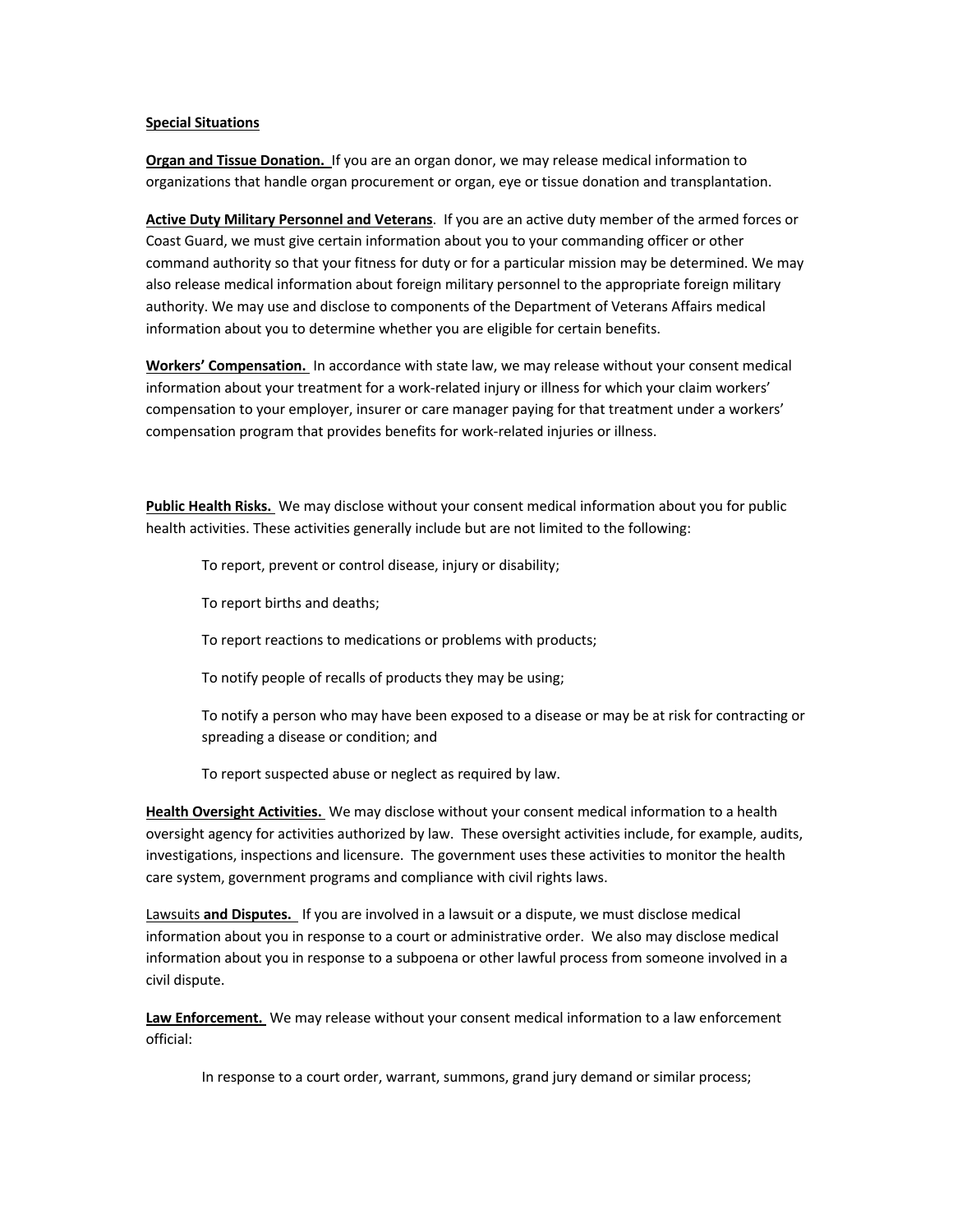To comply with mandatory reporting requirements for violent injuries, such as gunshot wounds, stab wounds and poisonings;

In response to a request from law enforcement for certain information to help locate a fugitive, material witness, suspect or missing person;

To report suspected criminal conduct committed at Vascular Surgery Associates facilities.

**Coroners and Medical Examiners.** We may release without your consent medical information to a coroner or medical examiner. This may be done, for example, to identify a deceased person or determine the cause of death. We also may release medical information about deceased patients of Vascular Surgery Associates to funeral directors to carry out their duties.

**National Security and Intelligence Activities.** We may release without your consent medical information about you as required by applicable law to authorized federal or state officials for intelligence, counterintelligence or other governmental activities prescribed by law to protect our national security.

**Protective Services for the President and Others.** We may disclose medical information about you to authorized federal officials so that they may provide protection to the President, other authorized persons, foreign heads of state or to conduct special investigations.

**Psychotherapy notes.** Regardless of the other parts of the notices, psychotherapy notes will not be disclosed outside of Vascular Surgery Associates except as authorized by you in writing or pursuant to a court order or as required by law. Psychotherapy notes about you will not be disclosed to personnel working within Vascular Surgery Associates except for training purposes or to defend a legal action brought against Vascular Surgery Associates unless you have properly authorized such disclosure in writing.

**Marketing of Health-Related Products and Services.** "Marketing" means a communication for which we receive any sort of payment from a third party that encourages you to use a service or buy a product. Before we may use or disclose your medical information to market a health-related product or service to you, we must obtain your written authorization to do so. The authorization form will let you know that we have been paid to make the communication to you. Marketing does not include: prescription refill reminders or other information that describes a drug you currently are being prescribed, so long as any payment we receive for that communication is to cover the cost of making the communication; face-to-face communications; or gifts of nominal value, such as pens or key chains stamped with our name or the name of a health care product manufacturer. Communications made about your treatment, such as when your physician refers you to another health care provider, generally are not marketing.

 **Sale of Medical Information.** We cannot sell your medical information without first receiving your authorization in writing. Any authorization form you sign agreeing to the sale of your medical information must state that we will receive payment of some kind disclosing your information. However, because a "sale" has a specific definition under the law, it does not include all situations in which a payment of some kind is received for the disclosure. For example, a disclosure for which we charge a fee to cover the cost to prepare and transmit the information does not qualify as a "sale" of your information.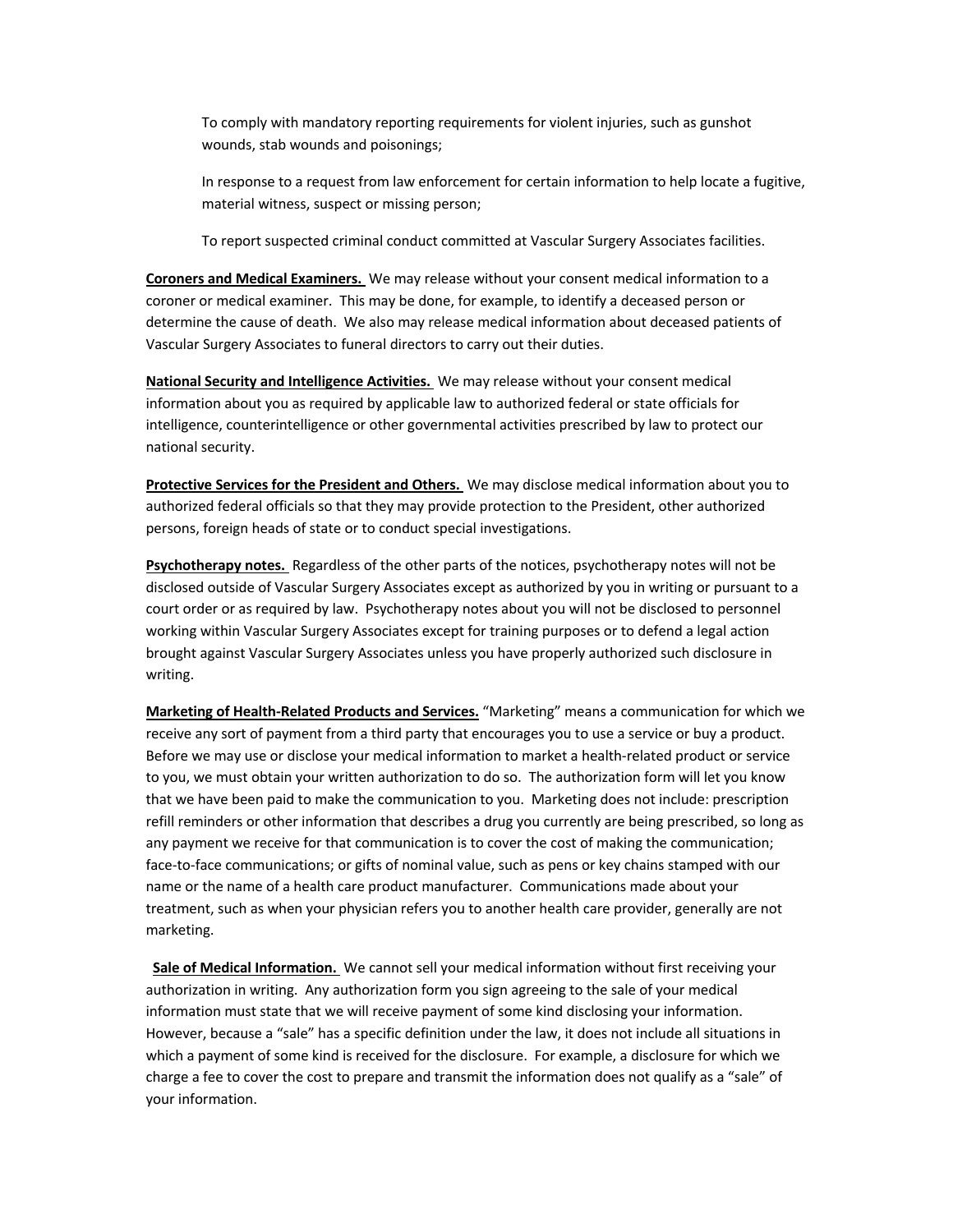**Inmates.** If you are an inmate of a correctional institution or in the custody of law enforcement, we may release medical information about you to the correctional institution or law enforcement official who has custody of you. If the correctional institution or law enforcement official represents to Vascular Surgery Associates that such medical information is necessary: (1) to provide you with health care; (2) to protect your health and safety or the health and safety of others; (3) to protect the safety and security of officers, employees or other at the correctional institution or involved in transporting you; (4) for law enforcement to maintain safety and good order at the correctional institution; or (5) to obtain payment for services provided to you. If you are in the custody of North Carolina Department Of Corrections ("DOC") and the DOC request your medical records, we are required to provide the DOC with access to your records.

## **YOUR RIGHTS REGARDING MEDICAL INFORMATION ABOUT YOU**

You have the following rights regarding medical information we maintain about you:

**Right to Inspect and Copy.** You have the right to inspect and received a copy of your medical record unless your attending physician determines that information in the record, if disclosed to you, would be harmful to your mental or physical health. If we deny your request to inspect and receive a copy of your medical information on the basis, you may request that the denial be reviewed. Another licensed health care professional chosen by Vascular Surgery Associates will review your request and the denial. The person conducting the review will not be the person who denied your request. We will do what this reviewer decides.

If we have all or any portion of your medical information in an electronic format, you may request an electronic copy of those records or request that we send an electronic copy to any person or entity you designate in writing.

Your medical information is contained in records that are property of Vascular Surgery Associates. To inspect or receive a copy of medical information that may be used to make decisions about you, you must submit your request in writing to Vascular Surgery Associates Privacy Officer. If you request a copy of the information **we may charge a fee** for the copy of copying, mailing, or other supplies associated with your request, and we may collect the fee before providing to copy to you. If you agree, we may provide you with a summary of the information instead of providing you with access to it or with an explanation of the information instead of a copy. Before providing you with such a summary or explanation, we will first obtain your agreement to pay and will collect the fees, if any, for preparing the summary or explanation.

**Right to Amend.** If you feel that medical information we have about you in your record is incorrect or incomplete, you may ask us to amend the information. You have the right to request an amendment for as long as the information is kept by or for Vascular Surgery Associates.

To request an amendment, make your request to Vascular Surgery Associates privacy officer. In addition, you must provide a reason that supports your request.

We may deny your request for an amendment if it is not in writing or does not include a reason to support the request. In addition, we may deny your request if you ask us to amend information that: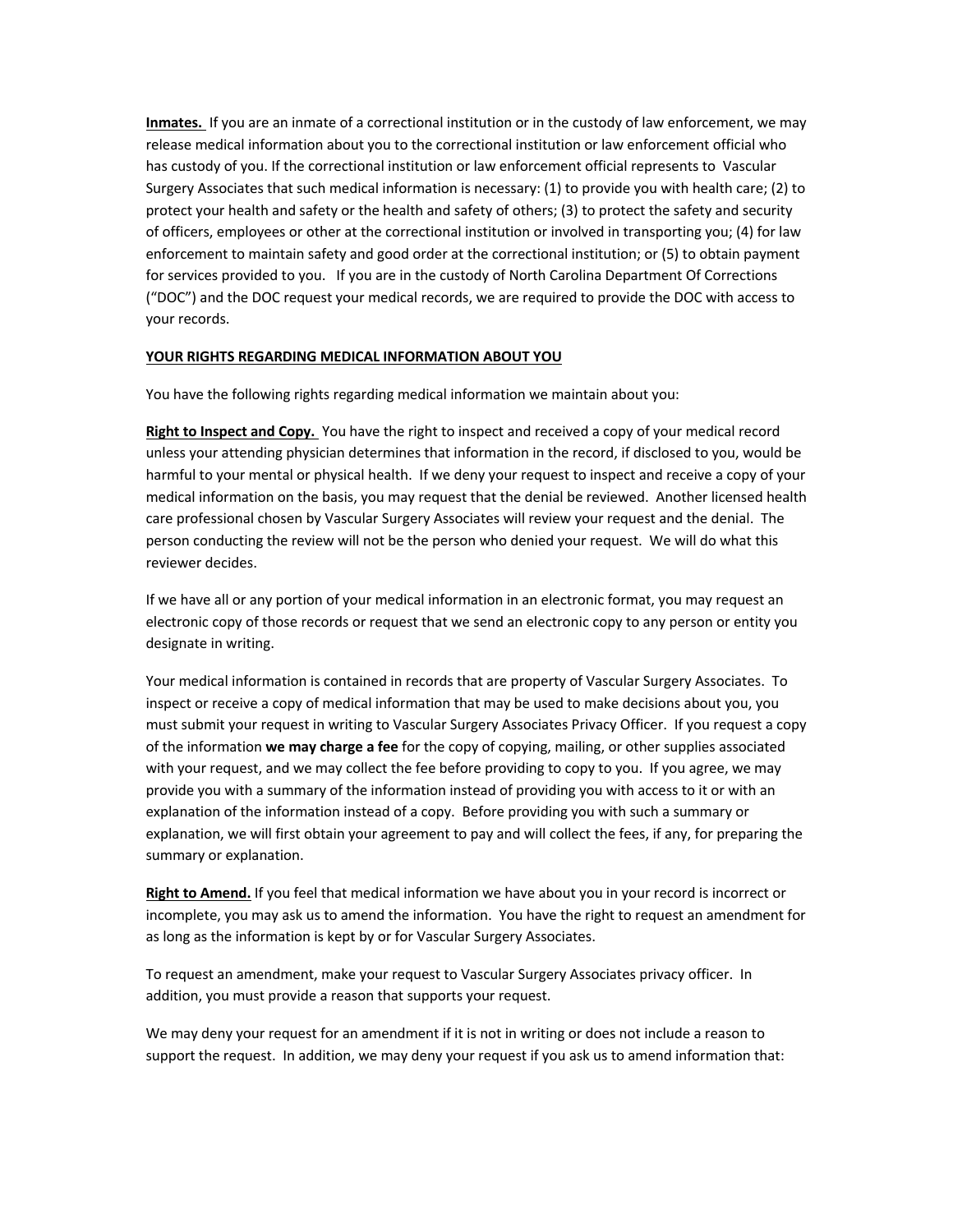Was not created by us, unless the person or entity that created the information is no longer available to make the amendment;

Is not part of the medical information kept by or for Vascular Surgery Associates;

Is not part of the information that you would be permitted to inspect and copy; or

Has been determined to be accurate and complete.

If we deny your request for an amendment, you may submit a written statement of disagreement and ask that it be included in your medical record.

**Right to an Accounting of Disclosures.** You have the right to request a list of certain disclosures we have made of medical information about you during the past six years.

To request this list or accounting of disclosures, submit your request in writing to Vascular Surgery Associates privacy officer and state whether you want the list on paper or electronically. Your request must state a time period that may not be longer than six years. The first list you request within a 12 month period will be free. For additional lists, we may charge you for the cost of providing the list. We will notify you of the cost involved and you may choose to withdraw or modify your request at that time before any costs are incurred. We may collect the fee before providing the list to you.

**Right to Request Restrictions.** Except where we are required to disclose the information by law, you have the right to request a restriction or limitation on the medical information we use or disclose about you. For example, you could revoke any and all authorizations you previously gave us relating to disclosure of your medical information.

We are not required to agree to your request, with the exception of restrictions on disclosures to your health plan, as described below. If we do agree, we will comply with your request unless the information is needed to provide you with emergency treatment.

To request restrictions, make your request in writing to Vascular Surgery Associates privacy officer. In your request, you must tell us (1) what information you want to limit; (2) whether you want to limit our use, disclosure or both; and (3) to whom you want the limits to apply, for example, disclosures to your spouse.

You may request that we not disclose your medical information to your health insurance plan for some or all of the services you receive during a visit to any Vascular Surgery Associates location. If you pay the charges for those services you do not want disclosed in full at the time of such service, we are required to agree to your request. "In full" means the amount we charge for the service, not your copay, coinsurance, or deductible responsibility when you insurer pays for your care. Please note that once information about a service has been submitted to your health plan, we cannot agree to you request. If you think you may wish to restrict the disclosure of your medical information for a certain service please let us know as early in your visit as possible.

**Right to Request Confidential Communication.** You have the right to request that we communicate with you about medical matters in a certain location. For example, you can ask that we only contact you at work or by mail, or at another mailing address other than your home address. We will accommodate all reasonable requests. We will not ask you the reason for your request. To request confidential